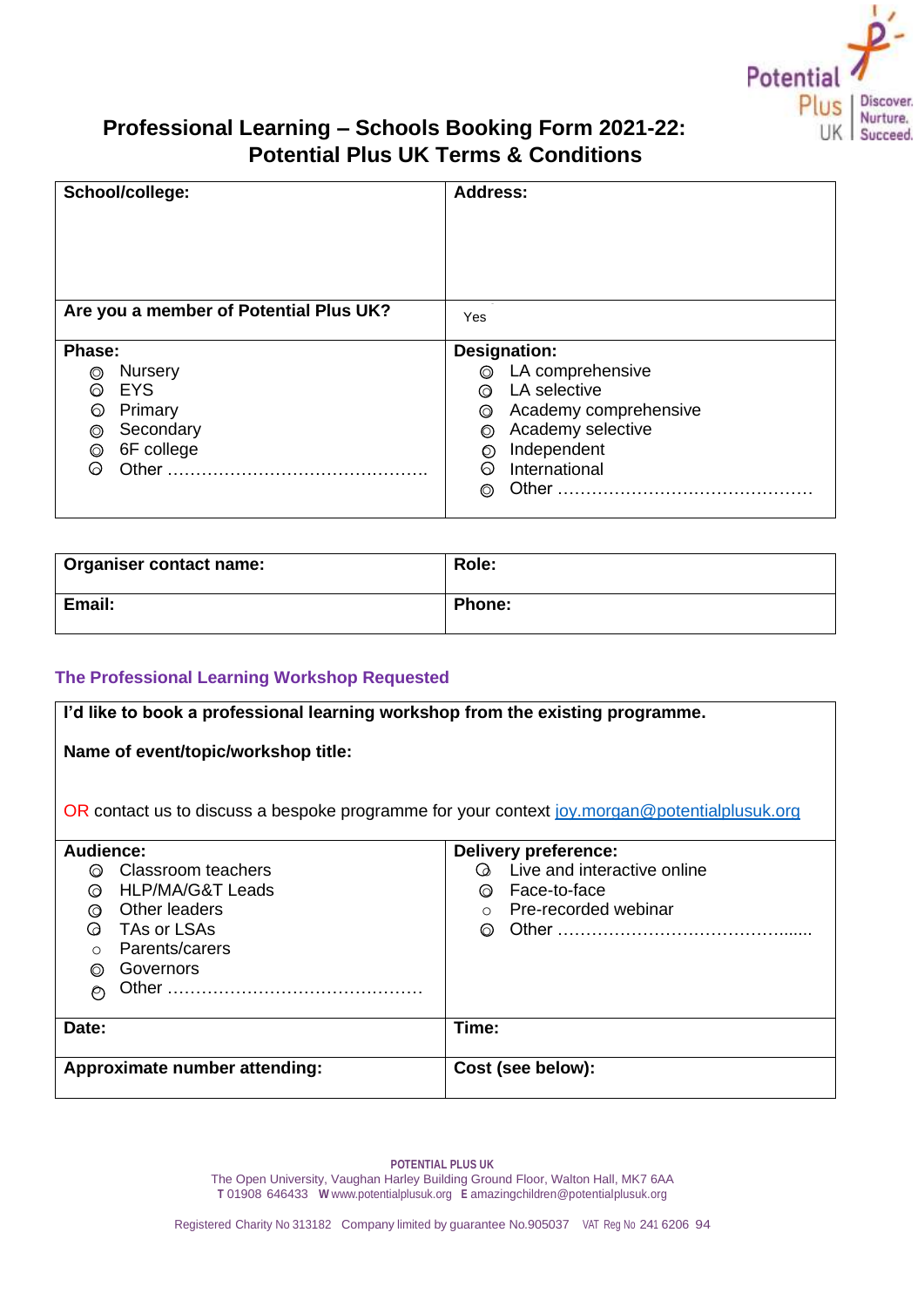# **Arrival**

The Potential Plus UK facilitator will aim to arrive and set up 30 minutes before a face-toface event. For online events, the facilitator will log in 15 minutes before the event.



# **Layout and Resources for Face-to-Face Events/Professional Learning**

- 1. Please set up the room carousel style (ideally 3-6 per table, facing the screen).
- 2. Audio-visual presentation facilities with the permission to use a USB stick.
- 3. A flipchart and pens (or a clean whiteboard, whiteboard pens and an eraser).
- 4. A few post-its on each table.
- 5. 2 sheets of A1 sugar paper or similar on each table with some pens.
- 6. Something for participants to write-on (scrap paper is fine) with some spare pens or pencils.
- 7. Print-outs of any handouts provided by Potential Plus UK, normally 1 per participant.

#### **Costs**

| Live Face-to-Face Workshops                                                                                                                                                                    | <b>Live Online Workshops</b>                                                                                                                                |  |  |
|------------------------------------------------------------------------------------------------------------------------------------------------------------------------------------------------|-------------------------------------------------------------------------------------------------------------------------------------------------------------|--|--|
| 1 - 2 hours with up to 30 participants<br>Members: £300 + VAT $@E60 = £360$<br>Non-members: £400 + VAT $@$ £80 = £480<br>$\bullet$                                                             | 1 - 2 hours with up to 30 participants<br>Members: £250 + VAT@£50 = £300<br>Non-members: £350 + VAT $@E70 = £420$<br>$\bullet$                              |  |  |
| Half a day (3 hours 30 mins including a break)<br>and up to 30 participants<br>• Members: £450 + VAT@ £90 = £540<br>• Non-members: £600 + VAT @ £120 = £720                                    | Half a day (3 hours 30 mins including a break)<br>and up to 30 participants<br>• Members: £400 + VAT $@E80 = £480$<br>• Non-members: £550 + VAT@£110 = £660 |  |  |
| Full day (7 hours including a break and<br>lunchtime) and up to 30 participants<br>Members: £650 + VAT@ £130 = £780<br>Non-members: £900 + VAT $@E180 =$<br>$\bullet$<br>£1080                 |                                                                                                                                                             |  |  |
| To discuss discounts when booking multiple workshops, request pricing for additional<br>numbers or to discuss prices for a bespoke programme, please contact<br>joy.morgan@potentialplusuk.org |                                                                                                                                                             |  |  |

| Finance contact name at the school/college: |               |
|---------------------------------------------|---------------|
| Email:                                      | <b>Phone:</b> |
| PO Number:                                  |               |

#### **Payment Methods**

- 1. Cheques are payable to Potential Plus UK.
- 2. Payment by debit or credit card on telephone number 01908 634914.

**POTENTIAL PLUS UK**

The Open University, Vaughan Harley Building Ground Floor, Walton Hall, MK7 6AA **T** 01908 646433 **W** [www.potentialplusuk.org](http://www.potentialplusuk.org/) **E** [amazingchildren@potentialplusuk.org](mailto:amazingchildren@potentialplusuk.org)